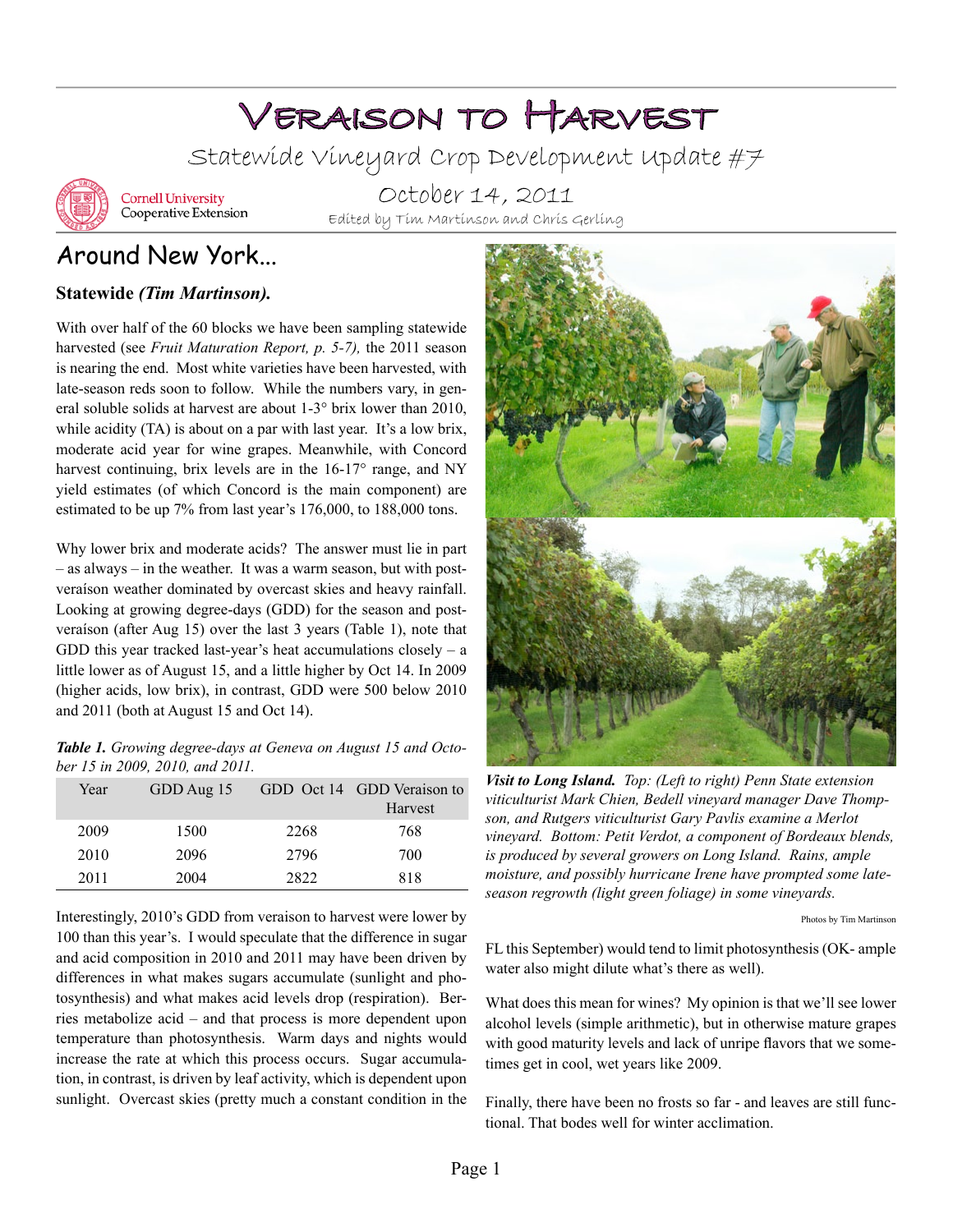#### **Long Island (***Alice Wise and Libby Tarleton***).**

The weather cooperated the first half of the week, allowing vineyard managers to start pulling off a few reds ahead of the rains. This included blocks of Merlot, Cabernet Franc and Syrah. It wasn't so much that fruit was on shaky ground but rather a decision based on the fact that physiological maturity was just about there. Growers had to ask themselves if leaving certain blocks out through the next week would offer any benefits. It is hard to characterize fruit this year but in general Brix are moderate, acids are relatively low and pH's are moderate to high. That said, there are plenty of exceptions depending on variety, crop level, condition of the fruit, diligence in the vineyard and so on. In our research vineyard, the best tasting of the reds has been Merlot, hands down, followed by Cabernet Franc. Cabernet Sauvignon of course takes a bit longer to come around and Lemberger we find to be a little green until right before harvest. It will be interesting to see if we can harvest any Lemberger or CS as the local wildlife seem to like reds quite a lot. The more we pick, the higher the pressure on anything still

hanging. Having a small, exposed, relatively isolated (from other vineyards) block has its advantages and disadvantages.

### **Finger Lakes** *(Hans Walter-Peterson)*

We are now starting to enter the home stretch of the 2011 growing season. The last of the Riesling vineyards will probably be picked in the next few days, especially given the return of some cool, wet days for the rest of this week. Red hybrids Corot noir and Noiret have been picked over the past several days, and late season reds like Merlot and Cabernet Franc are being harvested as well. We'll be seeing a lot more of them start to come off the vines over the next week or so, as growers try to balance the desire to squeeze every last bit out of the season but wanting to pick clean fruit as well. A few wineries have finished picking as of this week, and I suspect that more will be wrapping things up in the next several days as well.

Yields are up in a couple of ways this season. As has been mentioned before, we were anticipating that crop yields would generally be higher than normal this year across varieties, and this has borne itself out in many circumstances. It has not been unusual to hear about native and bulk hybrid varieties yielding 10 tons/acre or more, while still having adequate sugar levels to meet processor and winery

standards - really good news for many of these growers this year. *Vinifera* yields have also been higher this year as well. But in addition to crop yields being higher, the grapes are yielding more gallons of juice per ton of grapes than usual, giving credence to the notion that the grapes are full of water/juice this year.

#### **Lake Erie (***Jodi Creasap Gee).*

The Concord harvest continues with growers scrambling to pick fruit before it drops to the ground. One grower reported losing almost 1.5 tons to shelling before getting his vineyard picked, but he was just grateful to get it in. Berry weights have increased a little, which is likely due to the rain, and berries continue to split, which is definitely due to the rain. By all reports from around the belt, harvest should be finishing up by the end of October, beginning of November. Concord, Noiret, Corot Noir, and Riesling were all harvested this week, leaving only Cabernet Franc to be harvested next week from the Lake Erie Region.

*Continued on page 7*

### Corrected Lake Erie Berry Weights

#### *Jodi Creasap Gee*

Lake Erie fruit samples reported in *Veraison to Harvest* were also sampled for our hybrid berry growth curve project (see article in *[Veraison to Harvest](http://www.cals.cornell.edu/cals/grapesandwine/veraison-to-harvest/upload/Veraison-to-Harvest-2011-4.pdf)  [#4](http://www.cals.cornell.edu/cals/grapesandwine/veraison-to-harvest/upload/Veraison-to-Harvest-2011-4.pdf))*. Calculated berry weights in *Veraison to Harvest* were based on a different berry count than what the samples actually contained, and thus overestimated actual berry weight. Below are the corrected berry weights (and brix, diameter) from vineyards sampled for both the berry curve project and *Veraison to Harvest*.

| Date       | Variety     | Location    | Days<br>After<br>Bloom | Berry<br>Weight<br>(g) | Berry<br>Diam.<br>(mm) | °Brix<br>2011 |
|------------|-------------|-------------|------------------------|------------------------|------------------------|---------------|
| 9/29/2011  | Concord     | Portland    | 110                    | 3.0                    | 10.0                   | 17.8          |
|            | Riesling    | Fredonia    | 104                    | 1.9                    | 14.2                   | 16.6          |
|            | Traminette  | Fredonia    | 104                    | 1.9                    | 13.0                   | 22.1          |
|            | Corot Noir  | Ripley      | 104                    | 2.2                    | 14.1                   | 16.5          |
|            | Noiret      | Ripley      | 104                    | 1.7                    | 12.7                   | 19.6          |
|            | Vidal blanc | Forestville | 103                    | 2.1                    | 14.9                   | 16.6          |
| 10/6/2011  | Concord     | Portland    | 117                    | 2.8                    | 16.2                   | 17.5          |
|            | Riesling    | Fredonia    | 111                    | 1.7                    | 14.0                   | 16.9          |
|            | Traminette  | Fredonia    | 111                    | 2.1                    | 14.6                   | 22.5          |
|            | Corot Noir  | Ripley      | 111                    | 2.3                    | 15.1                   | 16.6          |
|            | Noiret      | Ripley      | 111                    | 1.7                    | 14.2                   | 19.8          |
|            | Vidal blanc | Forestville | 110                    | 2.1                    | 15.6                   | 15.1          |
| 10/13/2011 | Concord     | Portland    | 124                    | 3.16                   | 17.2                   | 18.5          |
|            | Riesling    | Fredonia    | 118                    | 1.70                   | 12.6                   | 17.5          |
|            | Corot Noir  | Ripley      | 118                    | 2.35                   | 15.4                   | 17.6          |
|            | Noiret      | Ripley      | 118                    | 1.86                   | 14.4                   | 20.6          |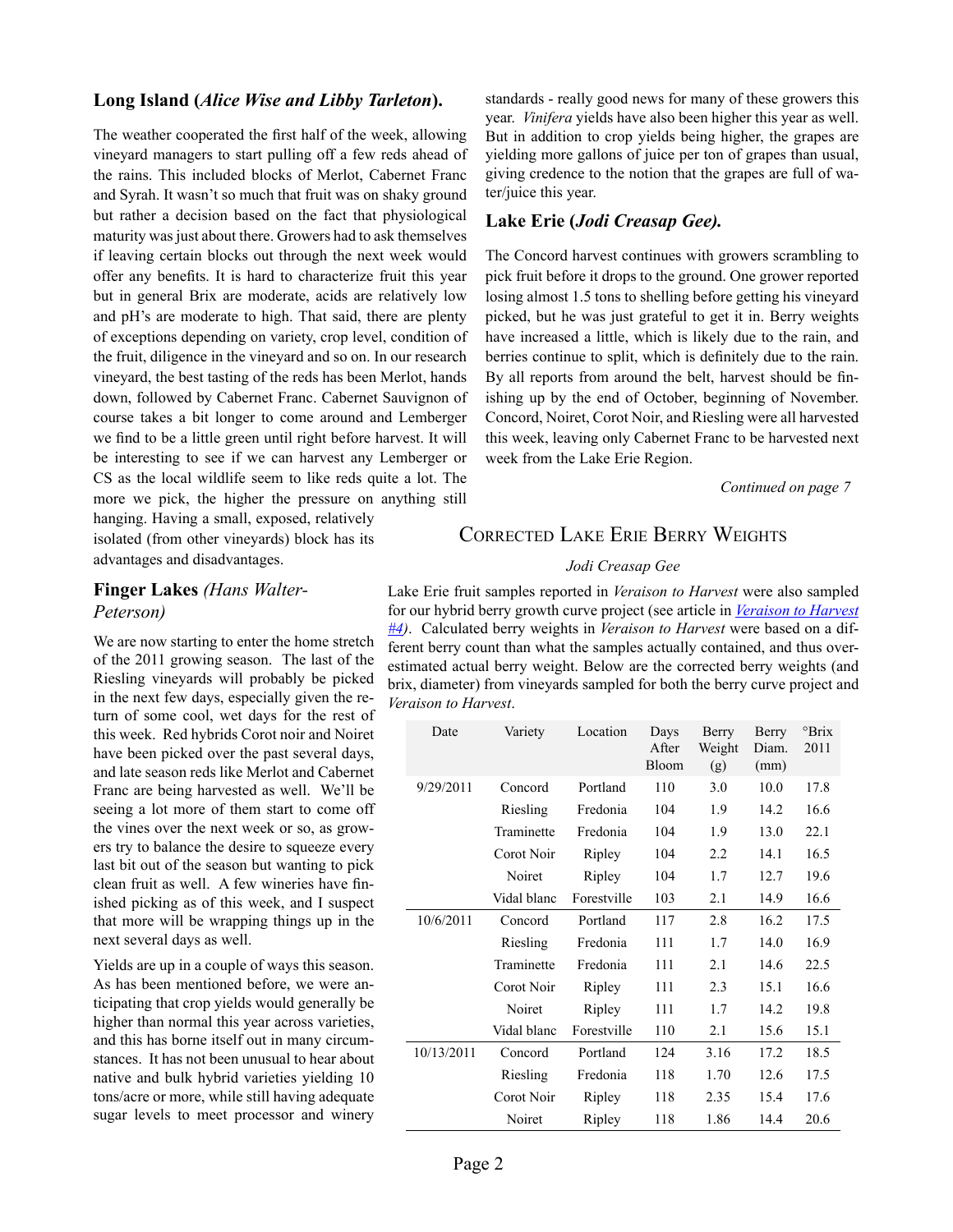### SPRAY RESIDUE: HOW LATE IS TOO LATE?

### *Chris Gerling, Hans Walter-Peterson, and Misha Kwasniewski*

I don't think I need to say again that the late season has been climatically difficult. Keeping disease at bay has required equal (and large) amounts of skill and luck. Winemakers are justifiably skittish when they see grapes with significant amounts of rot, but they can also get nervous when they hear that yet another spray is going on so close to harvest. What is a conscientious grower to do? Recently we have begun a couple of projects to try and see how late-season sprays affect—or do not affect— the final product.

Every material has a pre-harvest interval (PHI) dictating the time before harvest in which it is safe to spray. This PHI has been determined to protect the safety of those who are handling, harvesting, or consuming the fruit. The problem is that we sometimes neglect to consider the smaller, microbial workers who will help carry out fermentation—or maybe we don't. We need more data. On our first podcast (oh- that reminds me, we have a podcast: [http://blogs.cornell.edu/presspad\)](http://blogs.cornell.edu/presspad), Wayne Wilcox discussed how the PHIs are determined, and also noted that they tend to be much longer in Europe (by weeks in some cases). His hypothesis is that the difference has to do with fermentations rather than a different human health standard.

Fungicides, as it is not too hard to imagine upon hearing the name, are designed to inhibit or kill fungi. The target organisms are vineyard pests like powdery mildew or *botrytis*, but there is another member of the kingdom Fungi who we are less eager to inhibit- yeast. Yeast are everywhere, and everywhere includes on grapes out in the field. The yeast in the vineyard will not necessarily be missed in the winery, however, since new inoculum will be added there, and even winemakers who rely on spontaneous fermentation are most likely using yeast populations that inhabit the cellar as opposed to the vineyard. The concern is residual anti-fungal activity in the fermenter.

Sulfur is a good candidate for winemaker concern because its role in off-aromas is well-known, if not completely understood. There is an entire category of what are called "sulfur-like off aromas" that strike fear into the noses of wine-smellers. Combining these concerns with sulfur's persistence (it is not particularly watersoluble) on leaves and clusters—a feature which helps

its efficacy in the vineyard—and we can start to imagine why there might be a problem. Last year we wrote about a new, simple test for sulfur in *Veraison to Harvest*  #7: ([http://grapesandwine.cals.cornell.edu/cals/grape](http://grapesandwine.cals.cornell.edu/cals/grapesandwine/veraison-to-harvest/upload/Veraison-to-Harvest-2010-7.pdf)[sandwine/veraison-to-harvest/upload/Veraison-to-](http://grapesandwine.cals.cornell.edu/cals/grapesandwine/veraison-to-harvest/upload/Veraison-to-Harvest-2010-7.pdf)[Harvest-2010-7.pdf\)](http://grapesandwine.cals.cornell.edu/cals/grapesandwine/veraison-to-harvest/upload/Veraison-to-Harvest-2010-7.pdf). The article talked about a method for sulfur residue analysis that was in development stages at the time. This year the method is ready for broader industry trials. Contact Gavin Sacks at [gls9@cornell.edu](mailto:gls9@cornell.edu)

for more details.

The other trial is fairly straightforward. We have some white grapes and some red grapes that we have sprayed with three<br>different "modern" different fungicides at the PHI for each and then harvested as soon as<br>allowable. We will allowable. look for residues in the juice before and after settling and then in the wine. We will keep track of fermen-



*Graduate student Misha Kwasniewski using test kit to analyze sulfur residues in wine.*

tation durations and any other signs of stress. The red grapes will let us see the effect of skin contact throughout fermentation and also any potential impact on the bacteria that carry out malolactic fermentation. We also plan some controlled sensory evaluations to see if there are any detectable changes in aromatics. We have gotten feedback from industry and researchers about when and how to apply the spray material, but we decided to stick to the most rigorous scenario that could actually happen legally in a commercial situation.

While late season sprays are a fairly regular necessity in the East, the past few years have seen a marked increase in rot-inducing conditions on the other side of the Rockies. Places that have not necessarily even needed to *start* spraying previously are now also dealing with the question of when to stop. As a result, we may not be the only group setting up trials like this in the coming years. The data should be coming soon, and we hope we'll get some useful guidance for those who must find lesser evils. Global weather seems to be growing more unpredictable as time passes, and, for better or worse, lots of people in lots of parts of the world are starting to see what it's like to be a farmer in New York.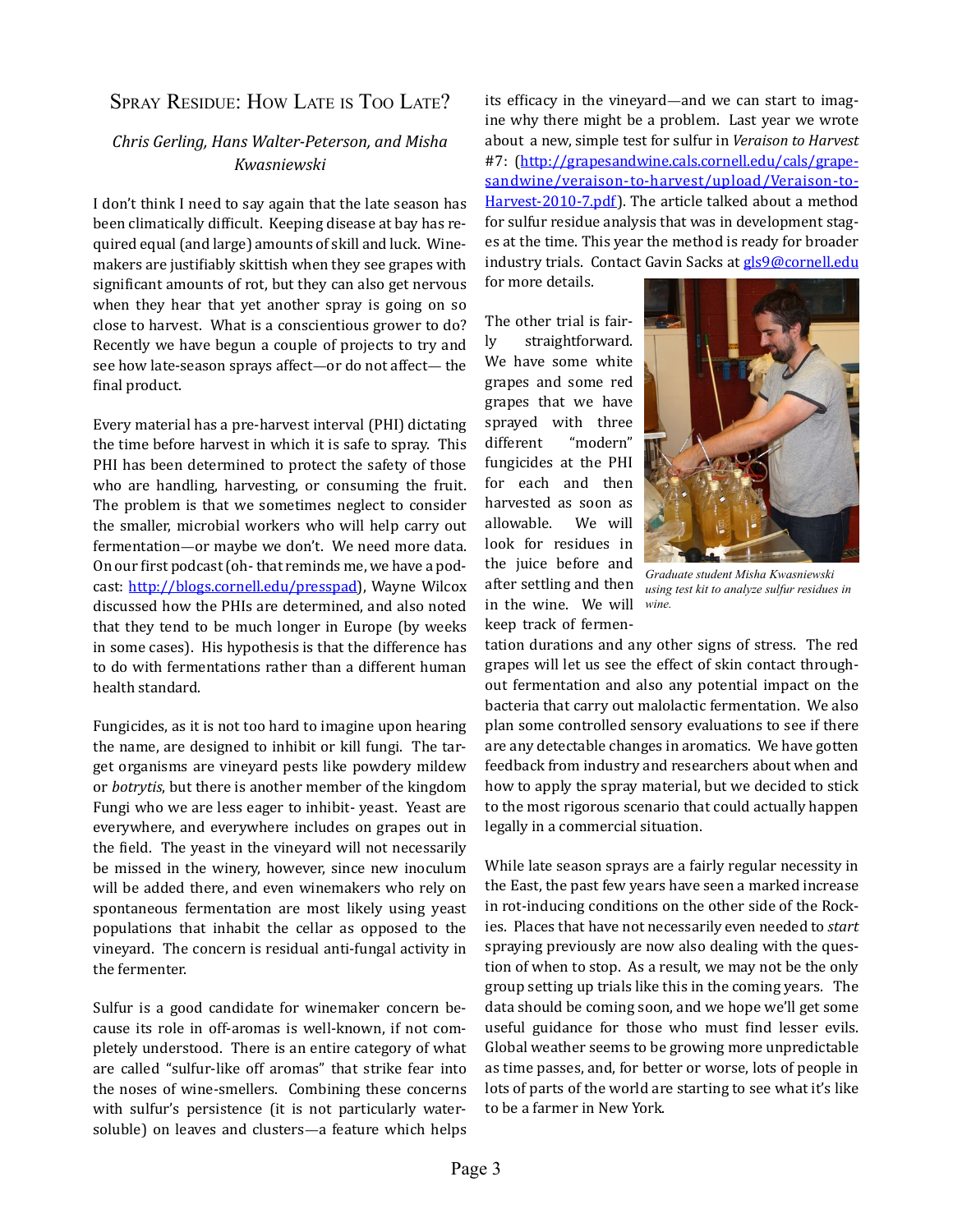# Fruit Maturation Report - 10/14/2011

Samples reported here were collected on **Monday & Tuesday, October 10-11.** Please note: Previous sample averages reflect **only** samples from the limited set we sampled last week. Where appropriate, sample data from 2010, averaged over all sites is included. Tables from 2010 are archived at http://grapesandwine.cals.cornell.edu/cals/grapesandwine/veraison-to-harvest/2010.cfm .

We are again reporting berry weight, brix, titratable acidity and pH, and yeast assimilable nitrogen (YAN), as part of a joint project with Anna Katharine Mansfield and Lailiang Cheng. Graduate student Mark Nisbet is running the YAN assays as part of his Ph D project, and other students from the Enology lab are running samples. - TEM

### **Cabernet Franc**

| <b>Region</b>        | <b>Harvest Date</b> | <b>Description</b> | Ber. Wt. g. <sup>o</sup> Brix |      | pH   | TA g/L | YAN (ppm) |
|----------------------|---------------------|--------------------|-------------------------------|------|------|--------|-----------|
| <b>Finger Lakes</b>  | 10/10/2011          | W Seneca           | 1.28                          | 21.7 | 3.25 | 6.7    | 26        |
| Finger Lakes         | 10/10/2011          | W Cayuga           | 1.52                          | 21.2 | 3.46 | 5.0    | 45        |
| <b>Hudson Valley</b> | 10/10/2011          | HV I ab            | 1.59                          | 18.0 | 3.62 | 6.5    | 184       |
| Lake Erie            | 10/11/2011          | Portland           | 1.48                          | 19.9 | 3.26 | 9.4    | 152       |
| Average              | 10/11/2011          |                    | 1.47                          | 20.2 | 3.40 | 6.9    | 102       |
| <b>Prev Sample</b>   | 10/4/2011           |                    | 1.74                          | 19.4 | 3.37 | 7.1    | 103       |
| '10 Average          | 10/11/2010          |                    | 1.54                          | 22.3 | 3.39 | 6.7    | 75        |
|                      |                     |                    |                               |      |      |        |           |

| <b>Region</b>       | <b>Harvest Date</b> | <b>Description</b> | Ber. Wt. q. | ° Brix | pH   | TA a/L | YAN (ppm) |
|---------------------|---------------------|--------------------|-------------|--------|------|--------|-----------|
| <b>Finger Lakes</b> | 10/10/2011          | W Cayuga           | 2.52        | 18.7   | 3.10 | 10.4   | 111       |
| <b>Prev Sample</b>  | 10/3/2011           | W Cayuga           | 2.60        | 18.2   | 3.02 | 10.3   | 92        |
| '10 Sample          | 10/4/2010           | W Cayuga           | 2.35        | 19.1   | 3.32 | 8.5    | 162       |

### **Cayuga White**

| <b>Region</b>       | <b>Harvest Date</b> | <b>Description</b> | Ber. Wt. q.    | $^{\circ}$ Brix | рH   | TA a/L | YAN (ppm) |
|---------------------|---------------------|--------------------|----------------|-----------------|------|--------|-----------|
| Finger Lakes        | 9/20/2011           | W Keuka            | <b>HARVEST</b> |                 |      |        |           |
| Finger Lakes        | 9/20/2011           | W Cayuga           | <b>HARVEST</b> |                 |      |        |           |
| <b>Final Sample</b> | 9/20/2011           |                    | 2.55           | 16.5            | 3.12 | 8.3    | 168       |
| '10 Sample          | 8/30/10             | Final sample       | 2.91           | 15.4            | 3.3  | 12.1   | 201       |

### **Chardonnay**

| <b>Region</b>                       | <b>Harvest Date</b>     | <b>Description</b>   | Ber. Wt. q.                      | ° Brix          | pH           | TA g/L     | YAN (ppm)        |
|-------------------------------------|-------------------------|----------------------|----------------------------------|-----------------|--------------|------------|------------------|
| <b>Finger Lakes</b><br>Finger Lakes | 10/10/2011<br>10/3/2011 | W Seneca<br>W Cayuga | <b>HARVEST</b><br><b>HARVEST</b> |                 |              |            |                  |
| Hudson Valley                       | 10/10/2011              | HV Lab               | 1.48                             | 18.2            | 3.68         | 7.2        | 352              |
| Hudson Valley                       | 10/10/2011              | Hudson Valley        | 1.61                             | .21.1           | 3.58         | 6.2        | 281              |
| Long Island                         | 10/10/2011              | N Fork South         | <b>HARVEST</b>                   |                 |              |            |                  |
| Average<br><b>Prev Sample</b>       | 10/11/2011<br>10/3/2011 |                      | 1.54<br>1.65                     | 19.7<br>19.3    | 3.63<br>3.56 | 6.7<br>6.7 | 316<br>206       |
| '10 Average                         | 9/13/2010               | <b>Final sample</b>  | 1.42                             | 21.6            | 3.59         | 6.8        | 246              |
| <b>Chenin blanc</b>                 |                         |                      |                                  |                 |              |            |                  |
| <b>Region</b>                       | <b>Harvest Date</b>     | <b>Description</b>   | Ber. Wt. a.                      | $^{\circ}$ Brix | nH           | lln AT     | <b>YAN</b> (ppm) |

| <b>Region</b>       | <b>Harvest Date</b> | <b>Description</b> | Ber. Wt. a.    | $^{\circ}$ Brix pH |      |      | TA a/L YAN (ppm) |
|---------------------|---------------------|--------------------|----------------|--------------------|------|------|------------------|
| Long Island         | 9/28/2011           | North Fork North   | <b>HARVEST</b> |                    |      |      |                  |
| <b>Final Sample</b> | 9/28/2011           | North Fork North   | 2.20           | $15.2^{\circ}$     | 3.20 | 10.0 | -93              |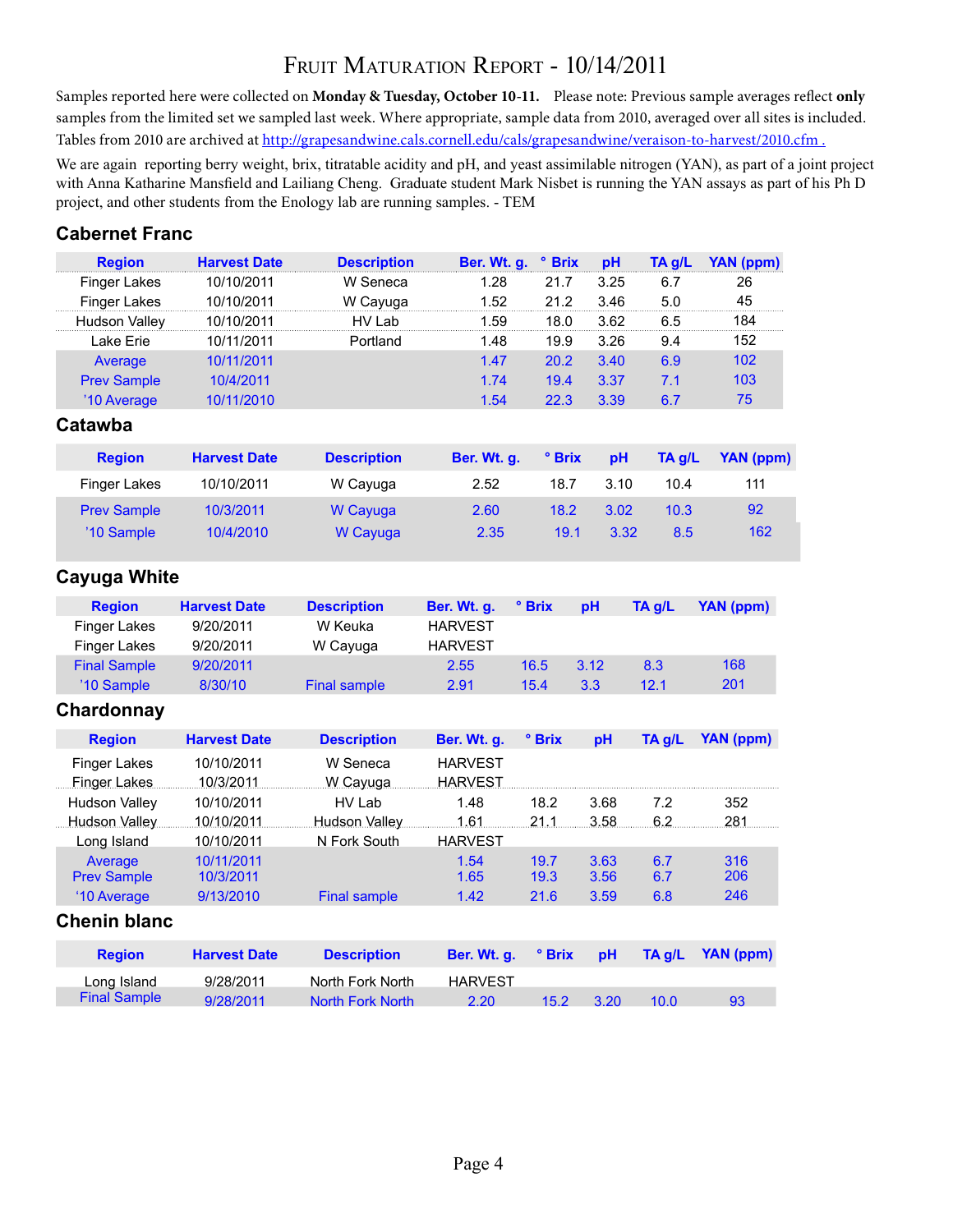# **Concord**

| <b>Region</b>          | <b>Harvest Date</b> | <b>Description</b>      | Ber. Wt. g.    | ° Brix | pH   | TA g/L | <b>YAN</b> (ppm) |
|------------------------|---------------------|-------------------------|----------------|--------|------|--------|------------------|
| <b>Finger Lakes</b>    | 10/10/2011          | W Keuka                 | 2.87           | 17.3.  | 3.31 | 8.2    | 234              |
| Lake Erie              | 10/10/2011          | Portland                | 3.16           | 18.8   | 3.37 | 8.2    | 275              |
| Average                | 10/11/2011          |                         | 3.02           | 18.1   | 3.34 | 8.2    | 254              |
| <b>Prev Sample</b>     | 10/3/2011           |                         | 3.41           | 17.4   | 3.34 | 7.9    | 199              |
| '10 Sample             | 9/27/2010           | <b>Final sample</b>     | 3.22           | 17.1   | 3.61 | 6.6    | 157              |
| Lemberger              |                     |                         |                |        |      |        |                  |
| <b>Region</b>          | <b>Harvest Date</b> | <b>Description</b>      | Ber. Wt. g.    | ° Brix | pH   | TA g/L | <b>YAN (ppm)</b> |
| <b>Finger Lakes</b>    | 10/10/2011          | E Keuka                 | 1.62           | 22.7   | 3.25 | 5.9    | 37               |
| <b>Finger Lakes</b>    | 10/10/2011          | W Seneca                | <b>HARVEST</b> |        |      |        |                  |
| Average                | 10/10/2011          | No Average Calc.        |                |        |      |        |                  |
| <b>Previous Sample</b> | 10/3/2011           |                         | 1.63           | 20.8   | 3.27 | 5.7    | 79               |
| '10 Sample             | 9/27/2010           | <b>Final Sample</b>     | 2.30           | 21.8   | 3.35 | 7.6    | 70               |
| <b>Malbec</b>          |                     |                         |                |        |      |        |                  |
| <b>Region</b>          | <b>Harvest Date</b> | <b>Description</b>      | Ber. Wt. g.    | ° Brix | pH   | TA g/L | <b>YAN (ppm)</b> |
| Long Island            | 10/10/2011          | N Fork North            | 1.84           | 19.4   | 3.82 | 8.2    | 279              |
| <b>Prev Sample</b>     | 10/3/2011           | <b>North Fork South</b> | 2.18           | 18.7   | 3.89 | 7.2    | 278              |
| <b>Merlot</b>          |                     |                         |                |        |      |        |                  |
| <b>Region</b>          | <b>Harvest Date</b> | <b>Description</b>      | Ber. Wt. g.    | ° Brix | pH   | TA g/L | YAN (ppm)        |
| Hudson Valley          | 10/10/2011          | HV Lab                  | 1.62           | 17.2   | 3.69 | 5.8    | 252              |
| Long Island            | 10/10/2011          | North Fork North        | 1.89           | 19.3   | 3.84 | 5.4    | 160              |
| Average                | 10/10/2011          |                         | 1.75           | 18.3   | 3.77 | 5.6    | 206              |
| <b>Prev Sample</b>     | 10/3/2011           |                         | 1.72           | 17.2   | 3.81 | 6.0    | 190              |
| '10 Sample             | 10/4/2010           | (no 10/10/2010 sample)  | 1.76           | 20.8   | 3.85 | 5.0    | 128              |
| <b>Niagara</b>         |                     |                         |                |        |      |        |                  |
| <b>Region</b>          | <b>Harvest Date</b> | <b>Description</b>      | Ber. Wt. g.    | ° Brix | pH   | TA g/L | <b>YAN (ppm)</b> |
| Lake Erie              |                     |                         | <b>HARVEST</b> |        |      |        |                  |
| <b>Final Sample</b>    | 9/20/2011           | Portland                | 4.40           | 16.0   | 3.21 | 7.9    | 172              |
| <b>Noiret</b>          |                     |                         |                |        |      |        |                  |
| <b>Region</b>          | <b>Harvest Date</b> | <b>Description</b>      | Ber. Wt. g.    | ° Brix | pH   | TA g/L | <b>YAN (ppm)</b> |
| <b>Hudson Vallev</b>   | 10/10/2011          | HV Lab                  | 1.64           | 18.2   | 3.53 | 7.5    | 312              |
| Hudson Valley          | 10/10/2011          | W.HV                    | <b>HARVEST</b> |        |      |        |                  |
| Lake Erie              | 10/10/2011          | Ripley                  | 1.86           | 20.4   | 3.22 | 8.0    | 205              |
| Average                | 10/11/2011          |                         | 1.75           | 19.3   | 3.38 | 7.8    | 259              |
| <b>Prev Sample</b>     | 10/3/2011           |                         | 1.97           | 18.0   | 3.37 | 7.7    | 202              |
| '10 Average            | 10/4/2010           | (no 10/10/2010 sample)  | 1.85           | 19.6   | 3.6  | 6.1    | 111              |
| <b>Pinot Noir</b>      |                     |                         |                |        |      |        |                  |
| <b>Region</b>          | <b>Harvest Date</b> | <b>Description</b>      | Ber. Wt. g.    | ° Brix | pH   | TA g/L | <b>YAN</b> (ppm) |
| <b>Finger Lakes</b>    | 10/3/2011           | E Seneca                | <b>HARVEST</b> |        |      |        |                  |
| <b>Hudson Valley</b>   | 10/3/2011           | HV Lab                  | <b>HARVEST</b> |        |      |        |                  |
| <b>Hudson Valley</b>   | 10/10/2011          | <b>Hudson Valley</b>    | 1.53           | 21.3   | 3.81 | 8.0    | 408              |
| Average                |                     | No average calculated   |                |        |      |        |                  |
| <b>Prev Sample</b>     | 10/3/2011           | (One vineyard only)     | 1.43           | 20.0   | 3.85 | 9.5    | 356              |
| <b>Prev Sample</b>     | 9/27/2011           |                         | 1.72           | 18.7   | 3.68 | 7.6    | 311              |
| '10 Average            | 9/20/2010           | <b>Final Sample</b>     | 1.44           | 23.6   | 3.95 | 7.0    | 266              |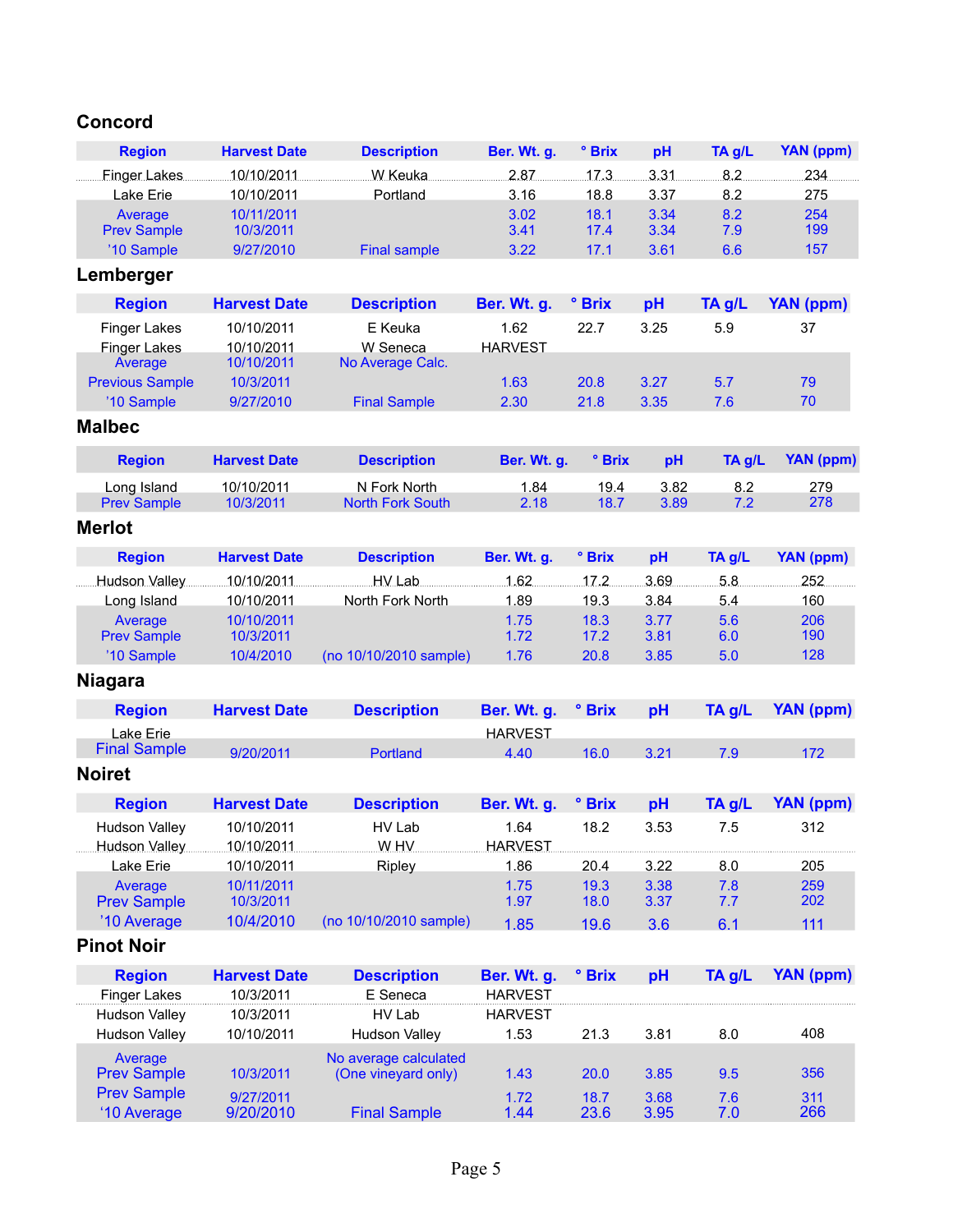# **Riesling**

| <b>Region</b>                              | <b>Harvest Date</b>      | <b>Description</b>                     | Ber. Wt.<br>g.                   | ° Brix |        | pH     | TA g/L           | <b>YAN</b> (ppm) |
|--------------------------------------------|--------------------------|----------------------------------------|----------------------------------|--------|--------|--------|------------------|------------------|
| <b>Finger Lakes</b><br><b>Finger Lakes</b> | 10/10/2011<br>10/10/2011 | E Seneca<br>E Seneca                   | 1.45<br><b>HARVEST</b>           | 18.2   |        | 3.03   | 8.3              | 34               |
| <b>Finger Lakes</b>                        | 10/10/2011               | W Seneca - LR/ST                       | 1.45                             | 19.2   |        | 3.08   | 7.4              | 51               |
| <b>Finger Lakes</b>                        | 10/10/2011               | W Seneca - NLR/NST                     | 1.31                             | 20.1   |        | 3.16   | 7.7              | 27               |
| <b>Finger Lakes</b>                        | 10/10/2011               | E Seneca-shoot thin                    | <b>HARVEST</b>                   |        |        |        |                  |                  |
| <b>Finger Lakes</b>                        | 10/10/2011               | E Seneca - no thin                     | <b>HARVEST</b>                   |        |        |        |                  |                  |
| <b>Finger Lakes</b>                        | 10/10/2011               | W Cayuga                               | <b>HARVEST</b>                   |        |        |        |                  |                  |
| <b>Hudson Valley</b>                       | 10/10/2011               | HV Lab                                 | 1.67                             | 14.6   |        | 3.40   | 7.2<br>9.4       | 179<br>250       |
| Lake Erie                                  | 10/10/2011<br>10/10/2011 | Fredonia                               | 1.70                             | 16.1   |        | 3.17   |                  |                  |
| Long Island<br>Average                     | 10/11/2011               | Long Island<br>(some blocks harvested) | 1.52                             | 17.6   |        | 3.17   | 8.0              | 108              |
| <b>Prev Sample</b>                         | 10/3/2011                |                                        | 1.69                             | 17.7   |        | 3.09   | 8.4              | 78               |
| '10 Average                                | 10/4/2010                | <b>Final sample</b>                    | 1.57                             | 18.6   |        | 3.29   | 8.3              | 98               |
| <b>Sauvignon Blanc</b>                     |                          |                                        |                                  |        |        |        |                  |                  |
| <b>Region</b>                              | <b>Harvest Date</b>      | <b>Description</b>                     | Ber. Wt. g.                      | ° Brix | pH     | TA g/L | <b>YAN (ppm)</b> |                  |
| Long Island                                |                          |                                        | <b>HARVEST</b>                   |        |        |        |                  |                  |
| <b>Final Sample</b>                        | 9/20/2011                | <b>North Fork North</b>                | 1.64                             | 18.7   | 3.44   | 7.1    | 170              |                  |
| '10 Sample                                 | 9/08/2010                | <b>Final Sample</b>                    | 1.84                             | 19.8   | 3.64   | 8.0    | 242              |                  |
| <b>Seyval Blanc</b>                        |                          |                                        |                                  |        |        |        |                  |                  |
| <b>Region</b>                              | <b>Harvest Date</b>      | <b>Description</b>                     | Ber. Wt. g.                      |        | ° Brix | pH     | TA g/L           | <b>YAN (ppm)</b> |
| <b>Finger Lakes</b>                        | 9/13/2011                | W Cayuga                               | <b>HARVEST</b>                   |        |        |        |                  |                  |
| <b>Hudson Valley</b>                       | 9/26/2011                | Hudson Valley Lab                      | <b>HARVEST</b>                   |        |        |        |                  |                  |
| <b>Hudson Valley</b>                       | 9/13/2011                | W HV                                   | <b>HARVEST</b>                   |        |        |        |                  |                  |
| Average                                    |                          |                                        |                                  |        |        |        |                  |                  |
| <b>Prev Sample</b>                         | 9/20/2011                | (only 1 block)                         | 1.76                             |        | 18.4   | 3.29   | 7.2              | 136              |
| '10 Average                                | 8/30/2010                | <b>Final Sample</b>                    | 1.64                             |        | 18.3   | 3.46   | 9.3              | 170              |
| <b>Traminette</b>                          |                          |                                        |                                  |        |        |        |                  |                  |
| <b>Region</b>                              | <b>Harvest Date</b>      | <b>Description</b>                     | Ber. Wt. g.                      |        | ° Brix | pH     | TA g/L           | <b>YAN (ppm)</b> |
| <b>Finger Lakes</b>                        | 10/10/2011               | W Keuka                                | <b>HARVEST</b>                   |        |        |        |                  |                  |
| Finger Lakes                               | 10/10/2011               | W Seneca                               | <b>HARVEST</b>                   |        |        |        |                  |                  |
| <b>Hudson Valley</b>                       | 10/10/2011               | HV Lab                                 | 1.65                             |        | 16.8   | 3.41   | 7.3              | 120              |
| Hudson Valley<br><b>Finger Lakes</b>       | 10/10/2011<br>10/10/2011 | W.HV<br>W Keuka                        | <b>HARVEST</b><br><b>HARVEST</b> |        |        |        |                  |                  |
| Average                                    |                          | No Ave. calculated                     |                                  |        |        |        |                  |                  |
| Prev. HV Lab                               | 10/3/2011                |                                        | 1.83                             |        | 17.0   | 3.42   | 7.3              | 151              |
| <b>Final Average</b>                       | 10/3/2011                |                                        | 1.87                             |        | 19.4   | 3.15   | 8.2              | 115              |
| '10 Average                                | 10/4/2010                |                                        | 1.68                             |        | 20.5   | 3.31   | 8.3              | 137              |
| <b>Vignoles</b>                            |                          |                                        |                                  |        |        |        |                  |                  |
| <b>Region</b>                              | <b>Harvest Date</b>      | <b>Description</b>                     | Ber. Wt. g.                      |        | ° Brix | pH     | TA g/L           | <b>YAN (ppm)</b> |
| <b>Finger Lakes</b>                        | 9/20/2011                | W Keuka-VSP, Shoot thin                | <b>HARVEST</b>                   |        |        |        |                  |                  |
| <b>Finger Lakes</b>                        | 9/20/2011                | W keuka-VSP, No Thin                   | <b>HARVEST</b>                   |        |        |        |                  |                  |
| <b>Finger Lakes</b>                        | 9/20/2011                | W keuka-high wire ST                   | <b>HARVEST</b>                   |        |        |        |                  |                  |
| <b>Finger Lakes</b>                        | 9/20/2011                | W keuka-high wire NST                  | <b>HARVEST</b>                   |        |        |        |                  |                  |
| <b>Final Sample</b>                        | 9/20/2011                |                                        | 1.42                             |        | 22.4   | 3.09   | 11.7             | 149              |
| '10 Average                                | 9/20/2010                |                                        | 1.65                             |        | 23.2   | 2.19   | 13.3             | 231              |